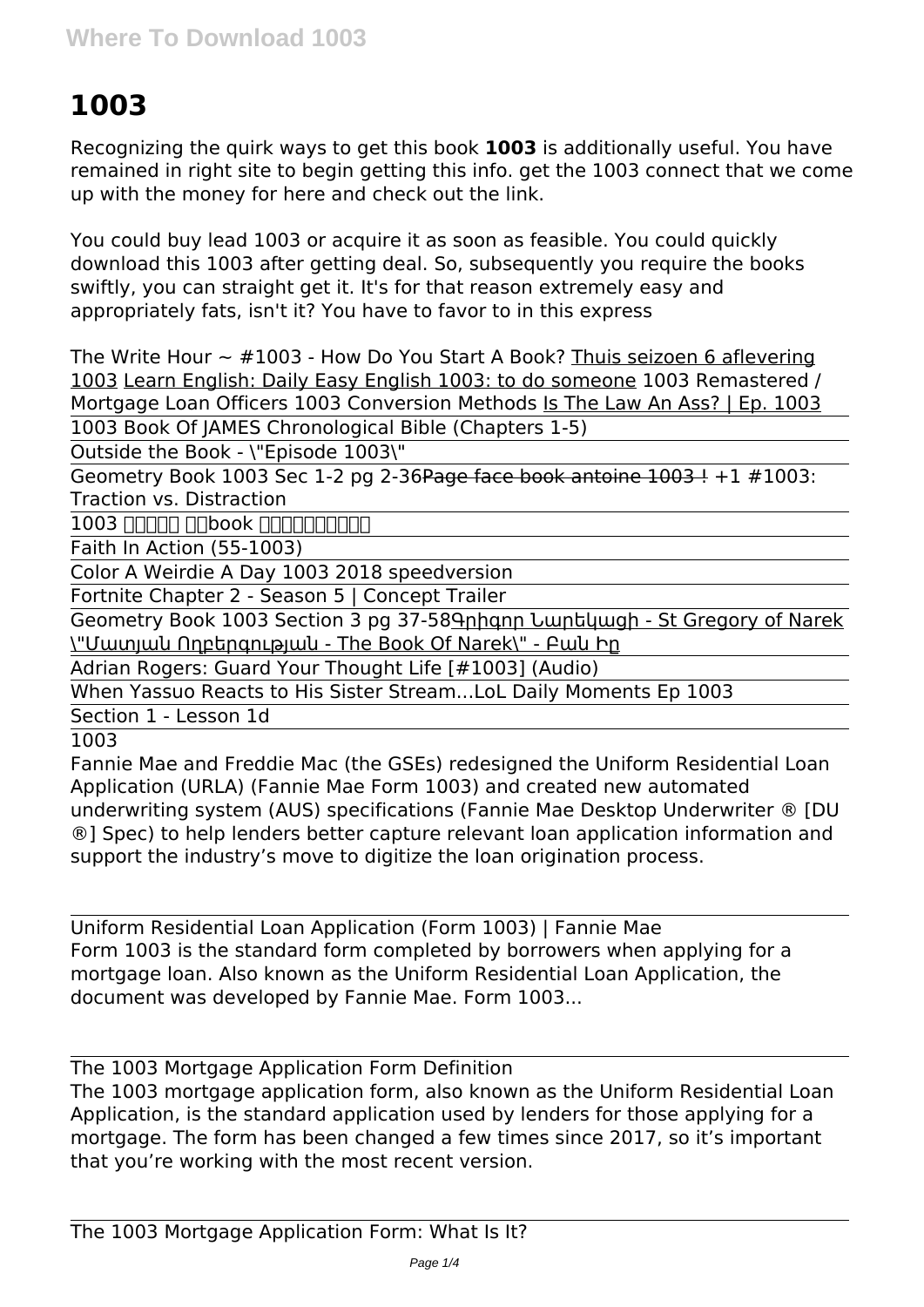Year 1003 (MIII) was a common year starting on Friday (link will display the full calendar) of the Julian calendar.

1003 - Wikipedia

Form 1003 is also known as the Uniform Residential Loan Application (URLA). Form 1003 is widely adopted by mortgage lenders as a standard loan application form. It is generally referred to as Form 1003, or just 1003 and pronounced as "ten-othree". Freddie Mac also uses the same application form and is known as the Freddie Mac Form 65.

Fannie Mae Form 1003 - Uniform Loan Application Form Freddie Mac Form 65 7/05 (rev.6/09) Page 1 of 5 Fannie Mae Form 1003 7/05 (rev.6/09) Uniform Residential Loan Application This application is designed to be completed by the applicant(s) with the Lender's assistance. Applicants should complete this form as "Borrower" or "Co-Borrower," as applicable.

Uniform Residential Loan Application - Fannie Mae Freddie Mac Form 65 7/05 (rev.6/09) Page 1 of 5 Fannie Mae Form 1003 7/05 (rev.6/09) This application is designed to be completed by the applicant(s) with the Lender's assistance. Applicants should complete this form as "Borrower" or "Co-Borrower," as applicable.

Uniform Residential Loan Application Fannie Mae Form 1003 7/05 (Rev. 6/09) (including the Borrower's spouse) will be used as a basis for loan qualification or community property rights pursuant to state law will not be used as a basis for loan qualification, but his or her liabilities must be considered because the spouse or

Uniform Residential Loan Application FEL-1003 This is a.041" compressed thickness head gasket commonly used for SBC 350s. NOTE: The gasket is marked with an "UP" side, be sure to look for that when installing! There are a number of features that helped me choose this gasket.

Fel-Pro 1003 Fel-Pro Performance Head Gaskets | Summit Racing UFM 1003 - UFM 100300000000000000000000000000000005PH  $UnionWorks$  $\Box$ 

UFM 1003, 100.3 FM, Toa Payoh New Town, Singapore | Free ... The Travel 1003 C delivers over 1,000 watts of input power and in terms of propulsion is comparable with 3 HP petrol outboard. Its name says it all. With the Travel 1003 C you can discover the world on water, completely waterproof to IP67.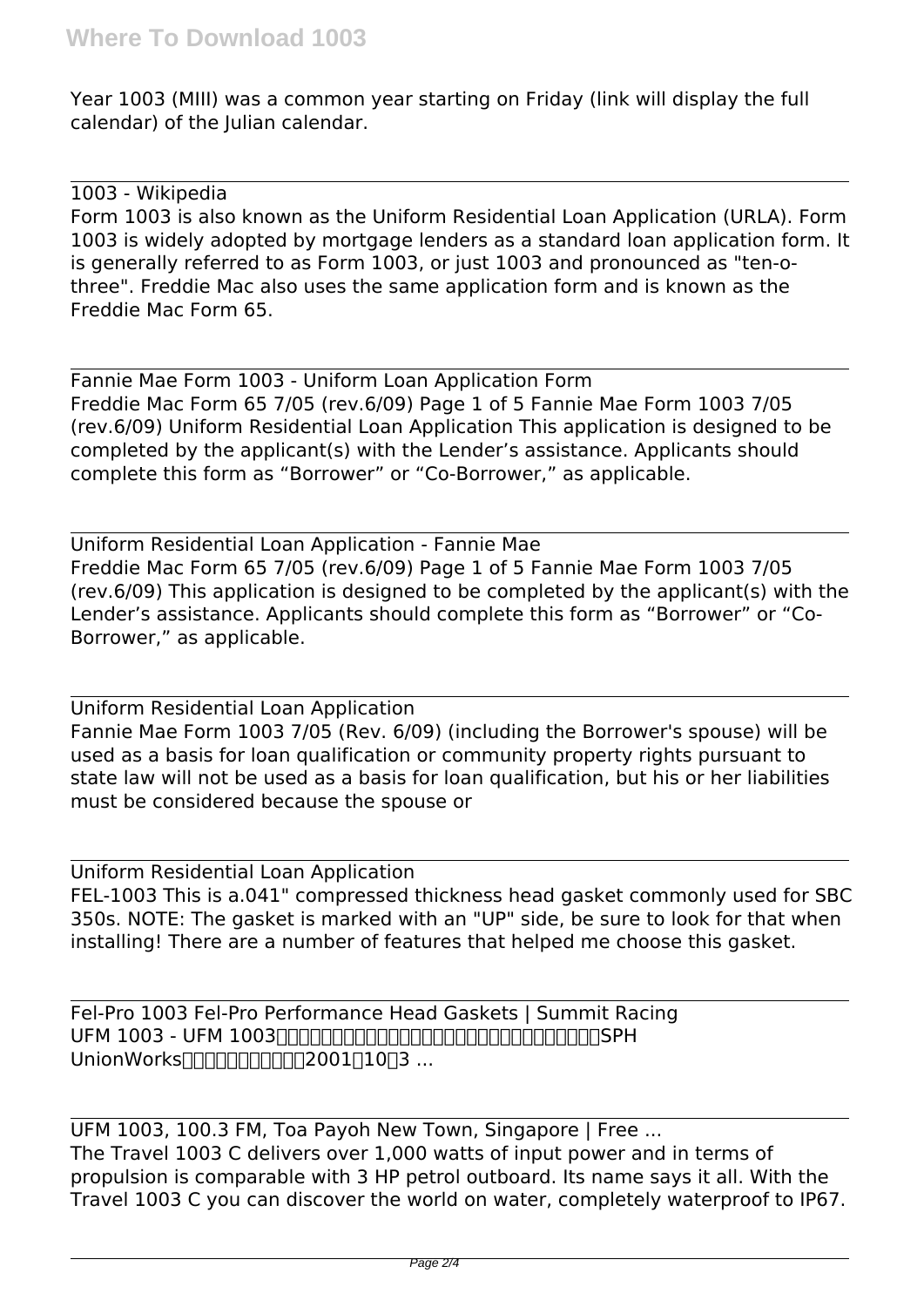## Outboard - Travel 1003 C - Torqeedo

See § 1003.4(a)(3) and related commentary for guidance about how to report the loan purpose of such transactions, if they are not otherwise excluded under § 1003.3(c). 5. Two or more debt obligations. Section 1003.2(p) provides that, to be a refinancing, a new debt obligation must satisfy and replace an existing debt obligation.

§ 1003.2 Definitions. | Consumer Financial Protection Bureau If you experience the error code U7391-1003 on your Windows 10 computer, often accompanied by the following message: Whoops, something went wrong... We're having trouble playing this title right now. Please try again later or select a different title.

## Netflix Error U7391-1003 IS-1003: The Exploratory Call, the Damage Inventory, and the Recovery Scoping Meeting has been retired without a replacement. Quick Help Guide Open and Save Certificate

IS-1003: The Exploratory Call, the Damage Inventory, and ... Find your local Tampa Palms Lowe's , FL. Visit Store #1003 for your home improvement projects.

LOWE'S OF TAMPA PALMS, FL - Store #1003 Gene ID: 1003, updated on 24-Nov-2020. Summary. This gene encodes a classical cadherin of the cadherin superfamily. The encoded preproprotein is proteolytically processed to generate the mature glycoprotein. This calcium-dependent cell-cell adhesion molecule is comprised of five extracellular cadherin repeats, a transmembrane region and a ...

1003 - Gene ResultCDH5 cadherin 5 [ (human)] The Travel 1003 delivers over 1,000 watts of input power and in terms of propulsion is comparable with 3 HP petrol outboard. Its name says it all. With the Travel 1003 you can discover the world on water, completely waterproof to IP67.

Outboard - Travel 1003 - Torqeedo Section 1003.3(d)(3) provides that, except as provided in § 1003.3(d)(6), an insured depository institution or insured credit union that, in each of the two preceding calendar years, originated fewer than 500 open-end lines of credit that are not excluded from this part pursuant to  $\S$  1003.3(c)(1) through (10) is not required to collect ...